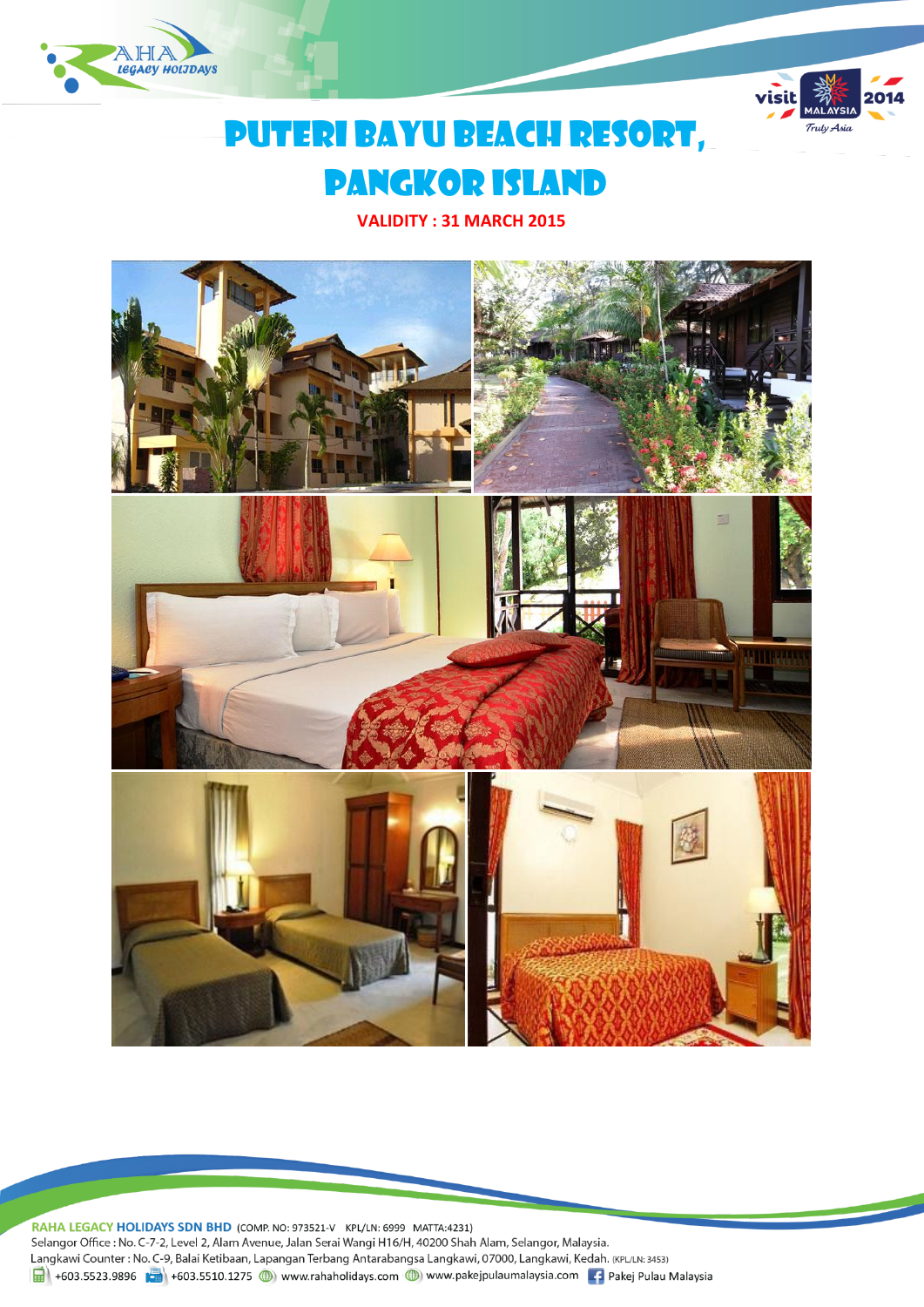

| <b>ROOM RATE PER NIGHT</b>          |                       |                        |                       |  |  |  |  |
|-------------------------------------|-----------------------|------------------------|-----------------------|--|--|--|--|
| <b>RATE INCLUDE DAILY BREAKFAST</b> |                       |                        |                       |  |  |  |  |
| <b>ROOM TYPE</b>                    | <b>WEEKDAYS</b>       | <b>WEEKEND</b> /       | <b>SUPER PEAK /</b>   |  |  |  |  |
|                                     | <b>SUN - THU</b>      | <b>SCHOOL HOLIDAYS</b> | <b>EVE &amp; PH</b>   |  |  |  |  |
| <b>Standard Room Hotel</b>          | <b>RM 115.00 nett</b> | <b>RM 135.00 nett</b>  | <b>RM 175.00 nett</b> |  |  |  |  |
| (02 Persons)                        |                       |                        |                       |  |  |  |  |
| <b>Deluxe Room Hotel</b>            | <b>RM 170.00 nett</b> | <b>RM 220.00 nett</b>  | <b>RM 245.00 nett</b> |  |  |  |  |
| (03 Persons)                        |                       |                        |                       |  |  |  |  |
| <b>Garden Villa Chalet</b>          | <b>RM 195.00 nett</b> | <b>RM 245.00 nett</b>  | <b>RM 295.00 nett</b> |  |  |  |  |
| (02 Persons)                        |                       |                        |                       |  |  |  |  |
| <b>Bayu Villa Chalet</b>            | <b>RM 245.00 nett</b> | <b>RM 295.00 nett</b>  | <b>RM 345.00 nett</b> |  |  |  |  |
| (02 Persons)                        |                       |                        |                       |  |  |  |  |
| <b>Family Villa Chalet</b>          | <b>RM 430.00 nett</b> | <b>RM 530.00 nett</b>  | <b>RM 580.00 nett</b> |  |  |  |  |
| (04 Persons)                        |                       |                        |                       |  |  |  |  |

rulv Asia

\*Additional Person / Extra Bed : RM 50.00 nett per night (inclusive of breakfast)

\*Rate not inclusive 5% service charge

| <b>3D2N JOM SANTAI PACKAGE (TOUR CODE: PBBRJS01)</b><br><b>RATE PER PERSON (MYR)</b> |                   |               |  |  |  |  |
|--------------------------------------------------------------------------------------|-------------------|---------------|--|--|--|--|
| <b>TYPE</b>                                                                          | <b>HOTEL ROOM</b> | <b>CHALET</b> |  |  |  |  |
| <b>TWIN SHARING (2 ADULTS)</b>                                                       | 245.00            | 320.00        |  |  |  |  |
| TRIPLE SHARING (3 ADULTS)*                                                           | 230.00            | 282.00        |  |  |  |  |
| <b>CHILD NO BED</b>                                                                  | 99.00             | 99.00         |  |  |  |  |

*\* 3RD Person will be extra mattress*

*\*Surcharge of RM50.00 Nett per room during Eve, School & Public Holidays \*Additional RM100.00 nett to upgrade to Deluxe Room \*Rate not inclusive 5% service charge*

## **Package Includes :**

- Return Ferry Transfer (Lumut Pangkor Lumut)
- 2 Nights Accommodation at Puteri Bayu Beach Resort
- 2 x Set Breakfast, 1 x Set Lunch, 1 x Set Dinner, 1 x Set Steamboat Dinner
- Round Island Tour via Van
- 10% Food and Beverage discount on Ala Carte order

RAHA LEGACY HOLIDAYS SDN BHD (COMP. NO: 973521-V KPL/LN: 6999 MATTA:4231) Selangor Office : No. C-7-2, Level 2, Alam Avenue, Jalan Serai Wangi H16/H, 40200 Shah Alam, Selangor, Malaysia. Langkawi Counter: No. C-9, Balai Ketibaan, Lapangan Terbang Antarabangsa Langkawi, 07000, Langkawi, Kedah. (KPL/LN: 3453) 1 +603.5523.9896 +603.5510.1275 (b) www.rahaholidays.com (b) www.pakejpulaumalaysia.com + Pakej Pulau Malaysia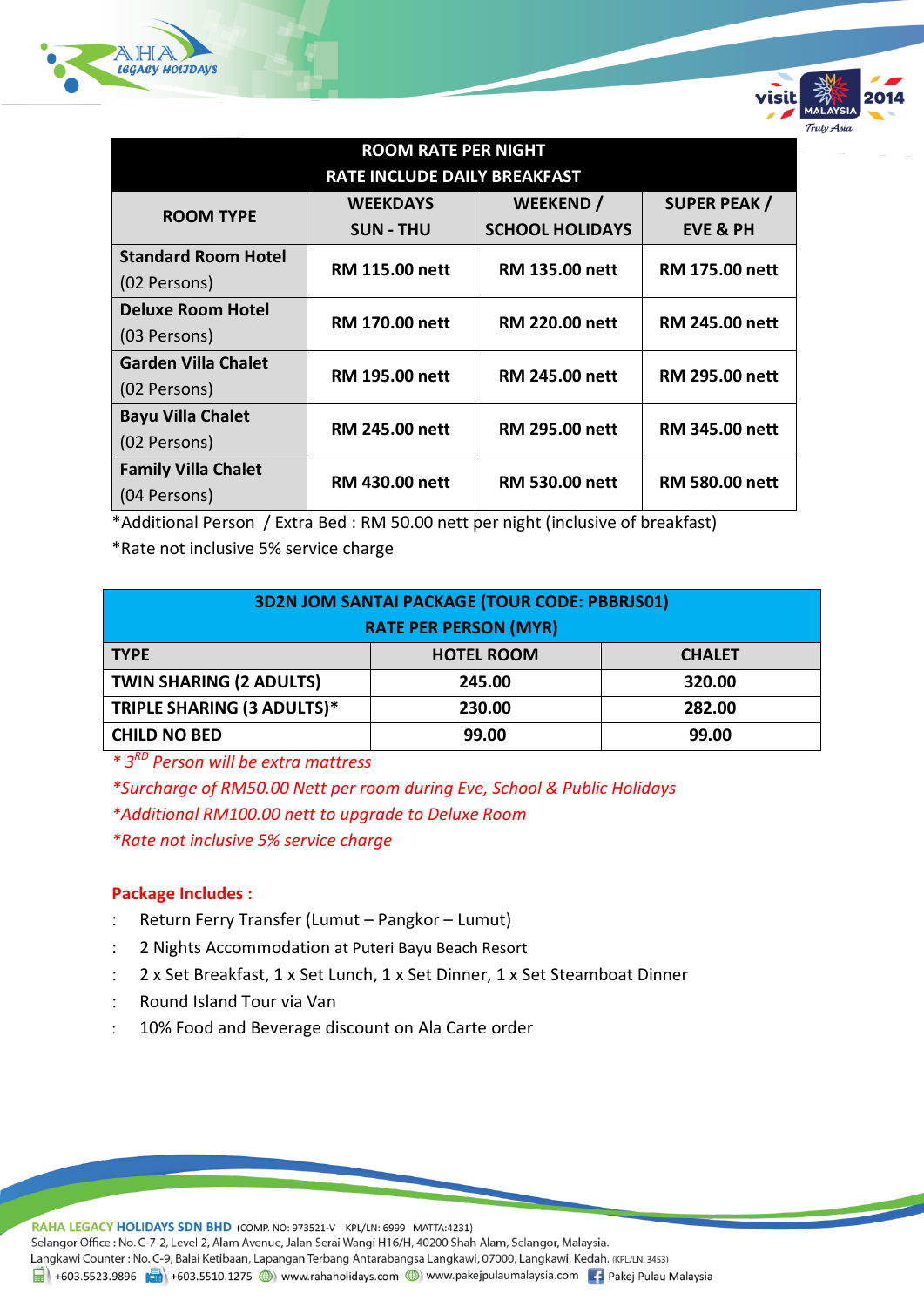



Trulv Asia

*\*Children (5-11yrs) is sharing room with parents*

*\*Extra mattress RM35.00/Night/Unit*

*\*Surcharge of RM50.00 Nett per room during Eve, School & Public Holidays*

*\*Rate not inclusive 5% service charge*

## **2D1N Family Day Package Includes :**

- : Return Ferry & Jetty Transfer
- 1 Night Accommodation at Puteri Bayu Beach Resort
- 1 x Buffet Breakfast, 1 x Buffet Lunch, 1 x BBQ Dinner
- Snorkeling Trip to Coral Island
- : Round Island Tour OR Hornbill Feeding
- Free Beach Telematches

| <b>3D2N FAMILY DAY PACKAGE (TOUR CODE: PBBR2NFD01)</b> |             |               |             |              |  |  |  |
|--------------------------------------------------------|-------------|---------------|-------------|--------------|--|--|--|
| <b>RATE PER PERSON (MYR)</b>                           |             |               |             |              |  |  |  |
| <b>MIN 30 ADULTS</b>                                   |             |               |             |              |  |  |  |
| <b>ROOM TYPE</b>                                       | <b>TWIN</b> | <b>TRIPLE</b> | <b>QUAD</b> | <b>CHILD</b> |  |  |  |
| <b>HOTEL ROOM</b>                                      | 343         | 324           | N/A         | 120          |  |  |  |
| <b>CHALET</b>                                          | 424         | 404           | 384         | 120          |  |  |  |

*\*Children (5-11yrs) is sharing room with parents*

*\*Extra mattress RM35.00/Night/Unit*

*\*Surcharge of RM50.00 Nett per room during Eve, School & Public Holidays*

## **3D2N Family Day Package Includes :**

- Return Ferry & Jetty Transfer
- 2 Nights Accommodation at Puteri Bayu Beach Resort
- 2 x Buffet Breakfast, 2 x Buffet Lunch, 1 x Buffet Dinner, 1 x BBQ Dinner
- : Snorkeling Trip to Coral Island
- Round Island Tour OR Hornbill Feeding
- "Tarik Pukat" Activity
- Free Beach Telematches

RAHA LEGACY HOLIDAYS SDN BHD (COMP. NO: 973521-V KPL/LN: 6999 MATTA:4231) Selangor Office : No. C-7-2, Level 2, Alam Avenue, Jalan Serai Wangi H16/H, 40200 Shah Alam, Selangor, Malaysia. Langkawi Counter: No. C-9, Balai Ketibaan, Lapangan Terbang Antarabangsa Langkawi, 07000, Langkawi, Kedah. (KPL/LN: 3453) 日 +603.5523.9896 H +603.5510.1275 ● www.rahaholidays.com ● www.pakejpulaumalaysia.com F Pakej Pulau Malaysia